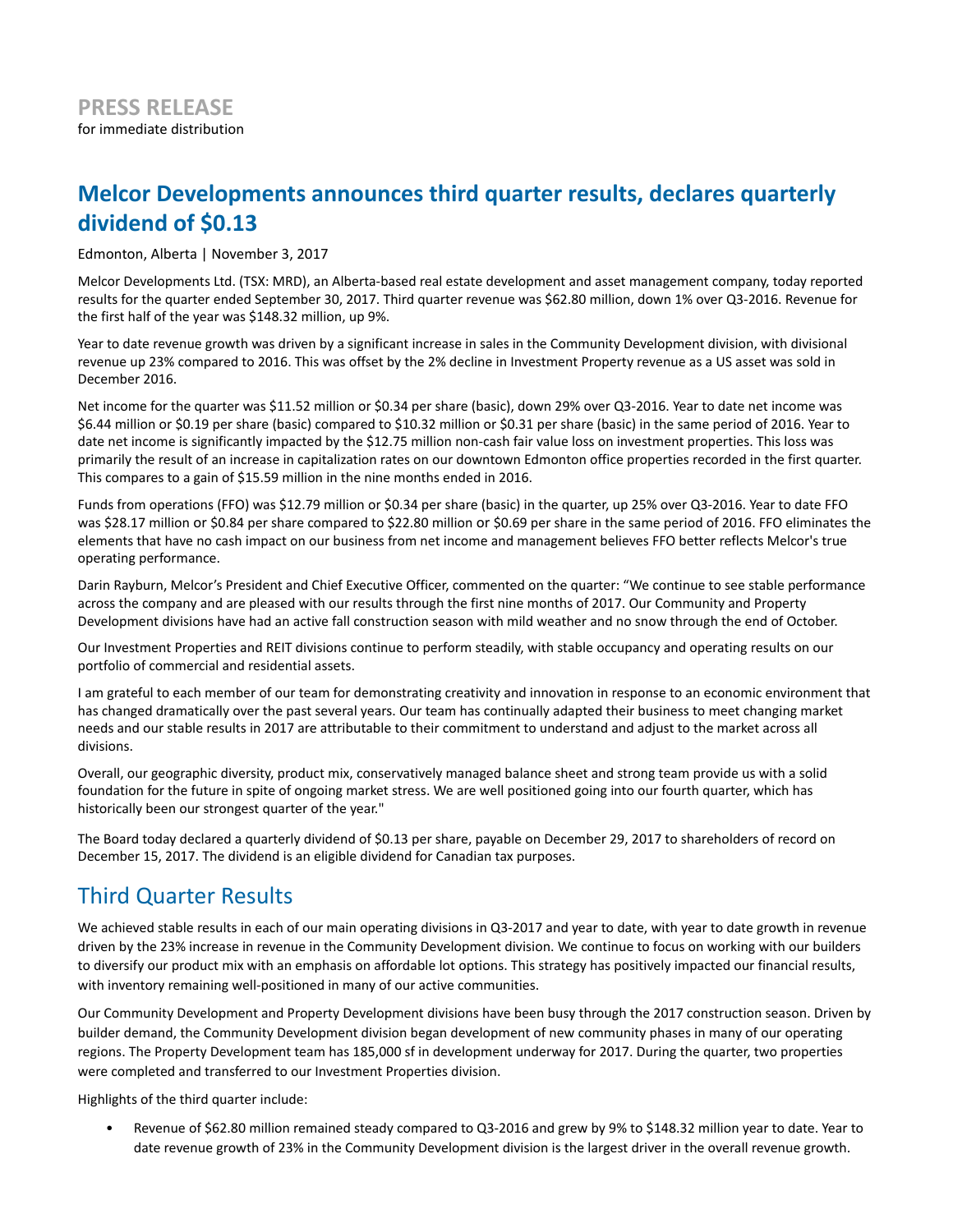- The Investment Properties and REIT division combined revenue remained steady over 2016 as a result of stable occupancy and gross leasable area in the portfolio.
- Net income was \$11.52 million in the quarter and \$6.44 million year to date. Year to date net income is significantly impacted by the \$12.75 million non-cash fair value loss on investment properties. This loss was primarily the result of an increase in capitalization rates on our downtown Edmonton office properties recorded in the first quarter, as well as fair value losses on REIT units due to unit price appreciation.
- Funds from operations was \$28.17 million year to date, up 24% over the same period last year. Management believes funds from operations (FFO) is a more accurate reflection of our true operating performance.
- We continue to invest in land holdings for future development and made the following acquisitions during Q3-2017:
	- 14.55 acres of commercial raw land in Leduc, AB for a purchase price of \$10.11 million,
	- $\circ$ 10.00 acres in Red Deer, AB for a purchase price of \$0.79 million,
- On September 18, 2017 we sold a parking lot in downtown Edmonton for \$3.05 million (\$2.99 million net of transaction costs).
- We paid a quarterly dividend of \$0.13 per share on September 29,2017. The REIT paid distributions of \$0.05625 per trust unit in July, August and September for a quarterly payout ratio of 84%.
- On November 3, 2017 we declared a quarterly dividend of \$0.13 per share, payable on December 29, 2017 to shareholders of record on December 15, 2017. The dividend is an eligible dividend for Canadian tax purposes.

# Selected Highlights

| (\$000s except as noted)        | <b>Three months ended</b> |            |            | <b>Nine months ended</b> |            |            |
|---------------------------------|---------------------------|------------|------------|--------------------------|------------|------------|
|                                 | 30-Sept-17                | 30-Sept-16 | Change     | 30-Sept-17               | 30-Sept-16 | Change     |
| Revenue                         | 62,795                    | 63,432     | $(1.0)$ %  | 148,317                  | 136,070    | 9.0%       |
| Gross margin (%) *              | 44.4%                     | 45.9%      | $(1.5)$ %  | 46.2%                    | 48.0%      | (1.8)%     |
| Net income                      | 11,517                    | 16,260     | $(29.2)$ % | 6,441                    | 10,324     | $(37.6)$ % |
| Net margin (%) *                | 18.3%                     | 25.6%      | (7.3)%     | 4.3%                     | 7.6%       | $(3.3)$ %  |
| Funds from operations *         | 12,787                    | 10,225     | 25.1 %     | 28,171                   | 22,803     | 23.5 %     |
| Per Share Data (\$)             |                           |            |            |                          |            |            |
| Basic earnings                  | 0.34                      | 0.49       | $(30.6)$ % | 0.19                     | 0.31       | (38.7)%    |
| Diluted earnings                | 0.34                      | 0.49       | $(30.6)$ % | 0.19                     | 0.31       | (38.7)%    |
| Funds from operations *         | 0.38                      | 0.31       | 22.6 %     | 0.84                     | 0.69       | 21.7 %     |
| As at $(5000s$ except as noted) |                           |            |            | 30-Sept-17               | 31-Dec-16  | Change     |

| As at (\$000s except as noted) | 30-Sept-17 | 31-Dec-16 | Change    |
|--------------------------------|------------|-----------|-----------|
| Shareholders' equity           | 980,648    | 994,721   | (1.4)%    |
| Total assets                   | 1,918,805  | 1,891,988 | 1.4 %     |
| Per Share Data (\$)            |            |           |           |
| Book value *                   | 29.39      | 29.83     | $(1.5)$ % |

## **MD&A and Financial Statements**

Information included in this press release is a summary of results. This press release should be read in conjunction with Melcor's consolidated financial statements and management's discussion and analysis for the three and nine months ended September 30, 2017, which can be found on the company's website at www.Melcor.ca or on SEDAR (www.sedar.com).

### **About Melcor Developments Ltd.**

Melcor is a diversified real estate development and asset management company that transforms real estate from raw land through to highquality finished product in both residential and commercial built form. Melcor develops and manages mixed-use residential communities, business and industrial parks, office buildings, retail commercial centres and golf courses. Melcor owns a well diversified portfolio of assets in Alberta, Saskatchewan, British Columbia, Arizona and Colorado.